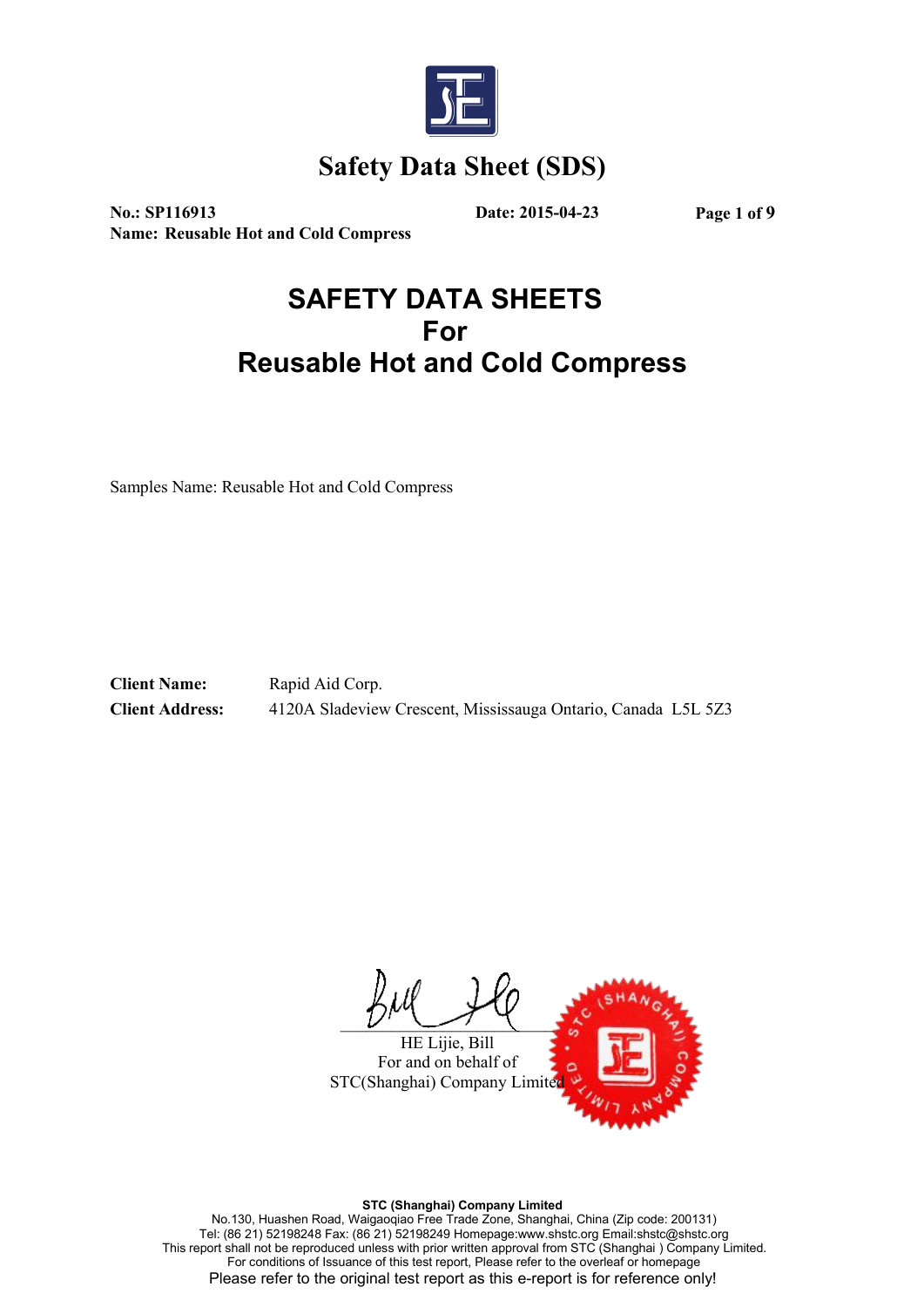

# **No.: SP116913 Date: 2015-04-23 Page 2 of 9 Name: Reusable Hot and Cold Compress**

### **Safety Data Sheet(SDS)**

Complies with 91/155/EEC, 1907/2006 (REACH) and amendments, OSHA's Hazard Communication Standard, 29 CFR 1910.1200; and the requirements of the U.S. Department of Labor Occupational Safety & Health Administration.

### **Regulatory Status:**

This preparation is not classified as dangerous according to U.S. OSHA 29 CFR 1910.1200; E.C. Directive 1999/45/EC; Canadian R.S. 1985, c. H-3; U.K. CHIP 2002 No. 1689; and/or U.N. GHS ST/SG/AC 10/30.

None of the components present in this preparation at concentrations equal to or greater than 0.1% are listed by IARC, NTP, OSHA or ACGIH as a carcinogen.

### **SECTION 1: PRODUCT IDENTIFICATION**

**1.1 Product identifier:** Reusable Hot and Cold Compress **1.2 Recommended use and restrictions on use:** Recommended use: Reusable compress for hot and cold therapy **1.3 Supplier's details:** Manufacturer: Rapid Aid Corp. Address:4120A Sladeview Crescent, Mississauga Ontario, Canada L5L 5Z3 Telephone: 905 820 4788

### **SECTION 2: HAZARD IDENTIFICATION**

### **CLASSIFICATION OF THE SUBSTANCE OR MIXTURE:**

The product is not classified as dangerous according to U.S. OSHA 29 CFR 1910.1200; E.C. Directive 1999/45/EC; Canadian R.S. 1985, c. H-3; U.K. CHIP 2002 No. 1689; and/or U.N. GHS ST/SG/AC 10/30. **GHS LABEL ELEMENTS:** The substance is classified and labeled according to the Globally Harmonized System (GHS). **HAZARD PICTOGRAMS & SIGNAL WORD** This product is not a hazardous article and need not be labelled **HAZARD-DETERMINING COMPONENTS OF LABELING:** None **HAZARD STATEMENTS:** None **PRECAUTIONARY STATEMENTS: Prevention** None **Response** None **Storage** None **Disposal** None. **CLASSIFICATION SYSTEM: NFPA DEFINITIONS: 0-LEAST, 1-SLIGHT, 2-MODERATE, 3- HIGH, 4-EXTREEM**

#### **STC (Shanghai) Company Limited**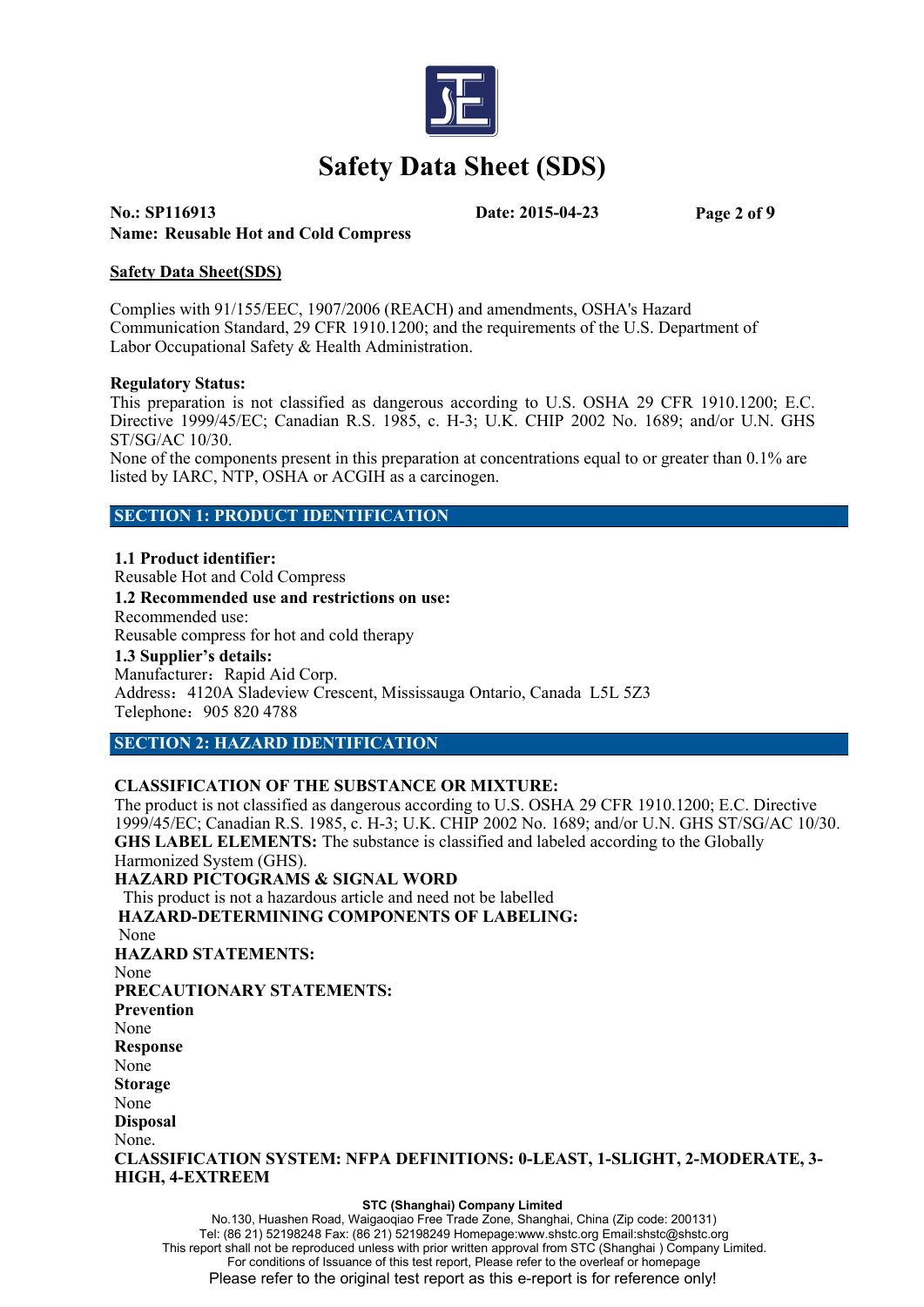

**No.: SP116913 Date: 2015-04-23 Page 3 of 9 Name: Reusable Hot and Cold Compress**

NFPA RATING DIAMOND (SCALE 0-4): HEALTH=1 FIRE=0 REACTIVITY=0

**HMIS-RATINGS (SCALE 0-4): HEALTH : 1 FIRE : : 0 REACTIVITY: 0**

**SECTION 3: COMPOSITION INFORMATION**

**COMPOSITION:** *Mixture consisting of the following components*

| <b>IUPAC</b>                                  | Concentration (weight percent, $\%$ ) | MOLECULAR FORMULA   IDENTIFIERS      |                                                                     |
|-----------------------------------------------|---------------------------------------|--------------------------------------|---------------------------------------------------------------------|
| Water<br>Glycerine<br>Polymer<br>Preservative | 50-70<br>20-40<br>1-5<br>$0.05 - 0.1$ | $H_2O$<br>$C_3H_8O_3$<br>$C_8H_8O_3$ | CAS: 7732-18-5<br>$CAS: 56-81-5$<br>CAS: 9003-04-7<br>$CAS:99-76-3$ |
| Preservative                                  | $0.05 - 0.1$                          | $C_6H_7KO_2$                         | $CAS: 590-00-1$                                                     |

### **SECTION 4: FIRST AID MEASURES**

# **DESCRIPTION OF FIRST AID MEASURES**

**GENERAL INFORMATION:** If medical attention is required. Show this safety data sheet (SDS) to the doctor in attendance.

**PRIMARY ROUTES OF ENTRY:** Eye and skin contact; ingestion; inhalation.

**AFTER INHALATION:** Move victim into fresh air. If breathing is difficult, give oxygen. Do not use mouth to mouth resuscitation if victim ingested or inhaled the substance. If not breathing, give artificial respiration and consult a physician immediately.

**AFTER SKIN CONTACT:** Take off contaminated clothing and shoes. Wash off with plenty of water for at least 15 minutes and consult a physician if feel uncomfortable.

**AFTER EYE CONTACT:** Rinse thoroughly with plenty of water for at least 15 minutes and consult a physician if feel uncomfortable.

**AFTER SWALLOWING:** Rinse mouth with plenty of water , Make victim drink plenty of water.Do not induce vomiting. Get medical attention if more than 10 grams has been swallowed.

**MOST IMPORTANT SYMPTOMS AND EFFECTS, BOTH ACUTE AND DELAYED:** No information available

#### **STC (Shanghai) Company Limited**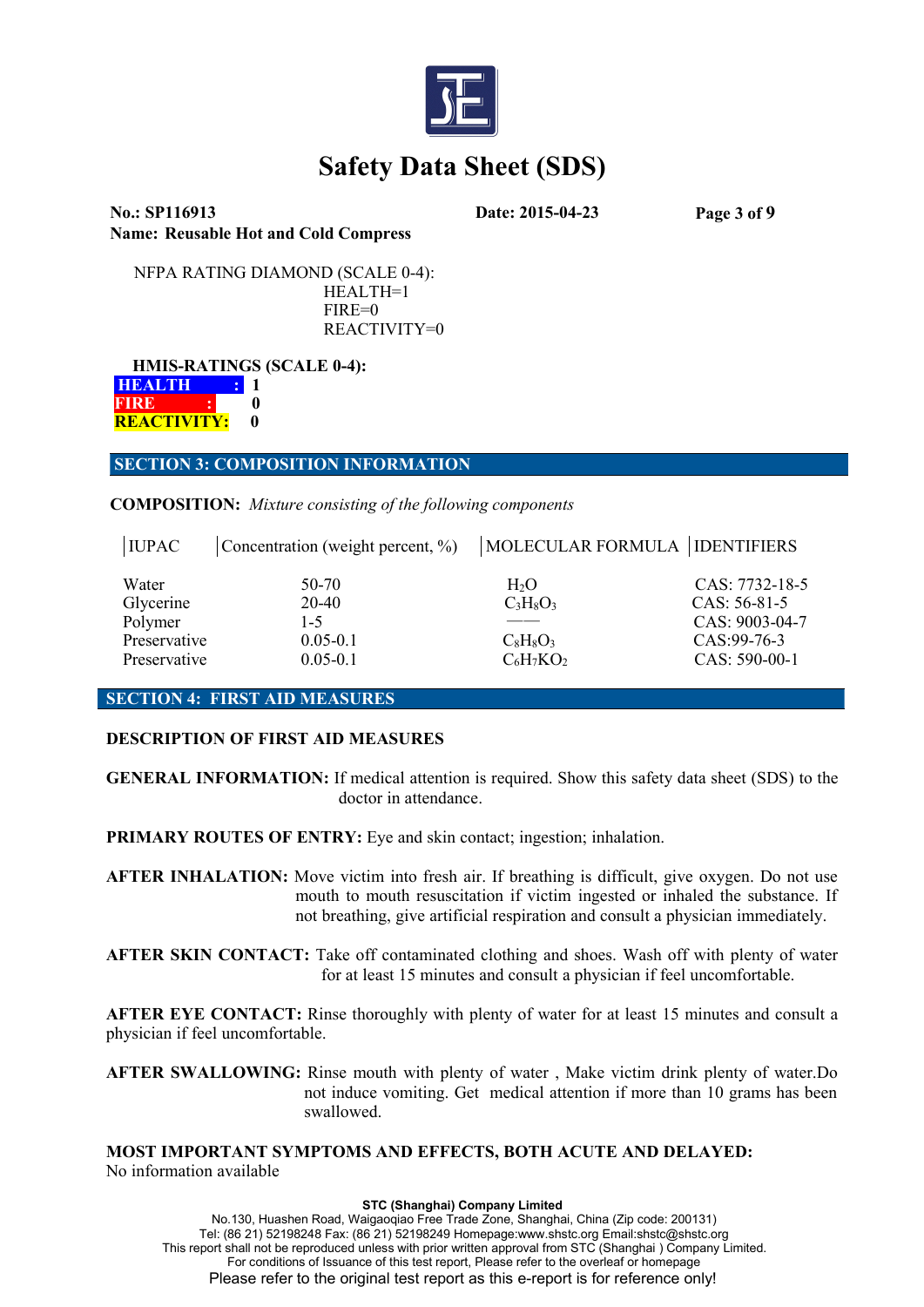

**No.: SP116913 Date: 2015-04-23 Page 4 of 9 Name: Reusable Hot and Cold Compress**

**SECTION 5: FIRE & EXPLOSION HAZARD DATA**

**GENERAL INFORMATION:** Non flammable liquid

**FLASH POINT:** No information available

**AUTOIGNITION TEMPERATURE:** No information available

**EXTINGUISHING MEDIA:** Dry chemical, carbon dioxide, alcohol-resistant foam

**SPECIAL FIRE FIGHTING PROCEDURES:**NONE

**UNUSUAL FIRE AND EXPLOSION HAZARDS:** Combustion of vapor and liquid may produce carbon monoxide, carbon dioxide and other hazardous gases.

**HAZARDOUS DECOMPOSITION PRODUCTS:** Carbon monoxide

**SECTION 6: ACCIDENTAL RELEASE MEASURES**

**PERSONAL PRECAUTIONS, PROTECTIVE EQUIPMENT AND EMERGENCY PROCEDURES**

1、Remove all sources of ignition. Ensure adequate ventilation. Take precautionary measures against static discharges.

2、Evacuate personnel to safe areas.Keep people away from and upwindof spill/leak. Use personal protective equipment. Avoid breathing vapors and contacting with skin and eyes.

3、Wear protective clothing, gloves, safety glasses and dust respirator.

# **SPILL AND LEAK PROCEDURES:**

1、Remove all sources ofignition. Use spark-proof tools and explosion-proof equipment.

2、Absorb spilled material in dry sand or inert absorbent. In case of large amount of spillage, contain a spill by bunding.

3. Adhered or collected material should be promptly disposed of, in accordance with appropriate laws and regulations.

# **ENVIRONMENTAL PRECAUTIONS:**

- 1、Prevent further leakage or spillage if safe to do so.
- 2、Do not let product enter drains.

#### **STC (Shanghai) Company Limited**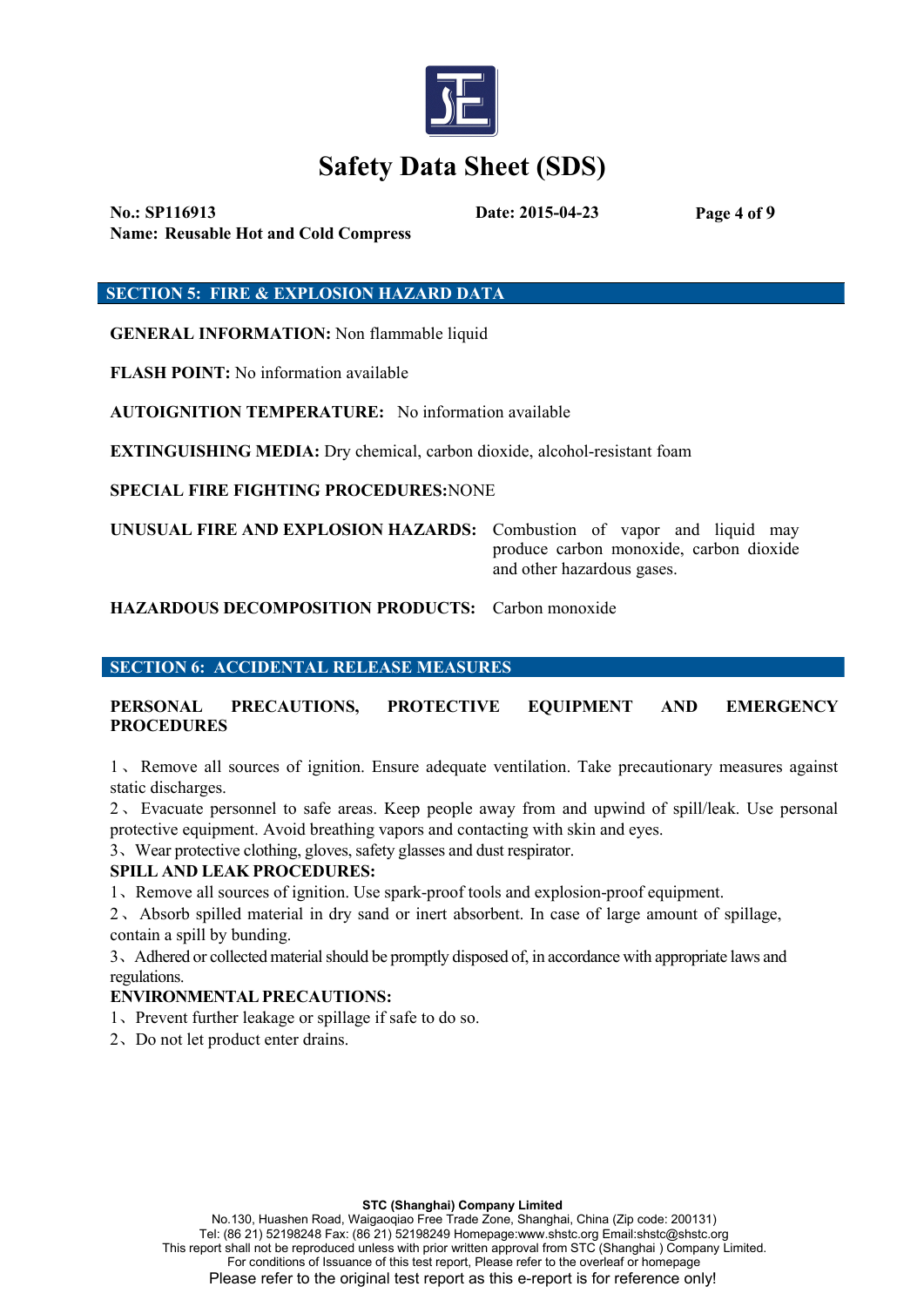

**No.: SP116913 Date: 2015-04-23 Page 5 of 9 Name: Reusable Hot and Cold Compress**

**SECTION 7: HANDLING & STORAGE**

**PRECAUTIONS FOR SAFE HANDLING & STORAGE:**

**Protective measures** Handling is performed in a well ventilated place. Wear suitable protective equipment. Avoid contact with skin and eyes. Avoid inhalation of vapors or mist. **Measures to prevent fire** Keep away from sparks/open flames. Take precautionary measures against static discharges. **Measures to prevent aerosol and dust generation Not applicable OTHER PRECAUTIONS:** Wash hands and face after using of the substances Replace the contaminated clothing immediately. In addition to use mentioned in the first parts , unforeseen other specific end uses

## **SECTION 8: EXPOSURE CONTROLS/PERSONAL PROTECTION**

**RESPIRATORY PROTECTION:** Use appropriative respirator if exposure limits are exceeded or if irritation or other symptoms are experienced. Recommended Filter type: low boiling organic solvent. Type AX, Brown, conforming to EN371.

**EYE PROTECTION:** Tightly fitting safety goggles (approved by EN 166(EU) or NIOSH (US).

**SKIN PROTECTION:** Wear protective clothing.

**ENGINEERING CONTROLS:** Ensure adequate ventilation, especially in confined areas. Ensure that eyewash stations and safety showers are close to the workstation location.

#### .**OTHER PROTECTIVE CLOTHING OR EQUIPMENT:** None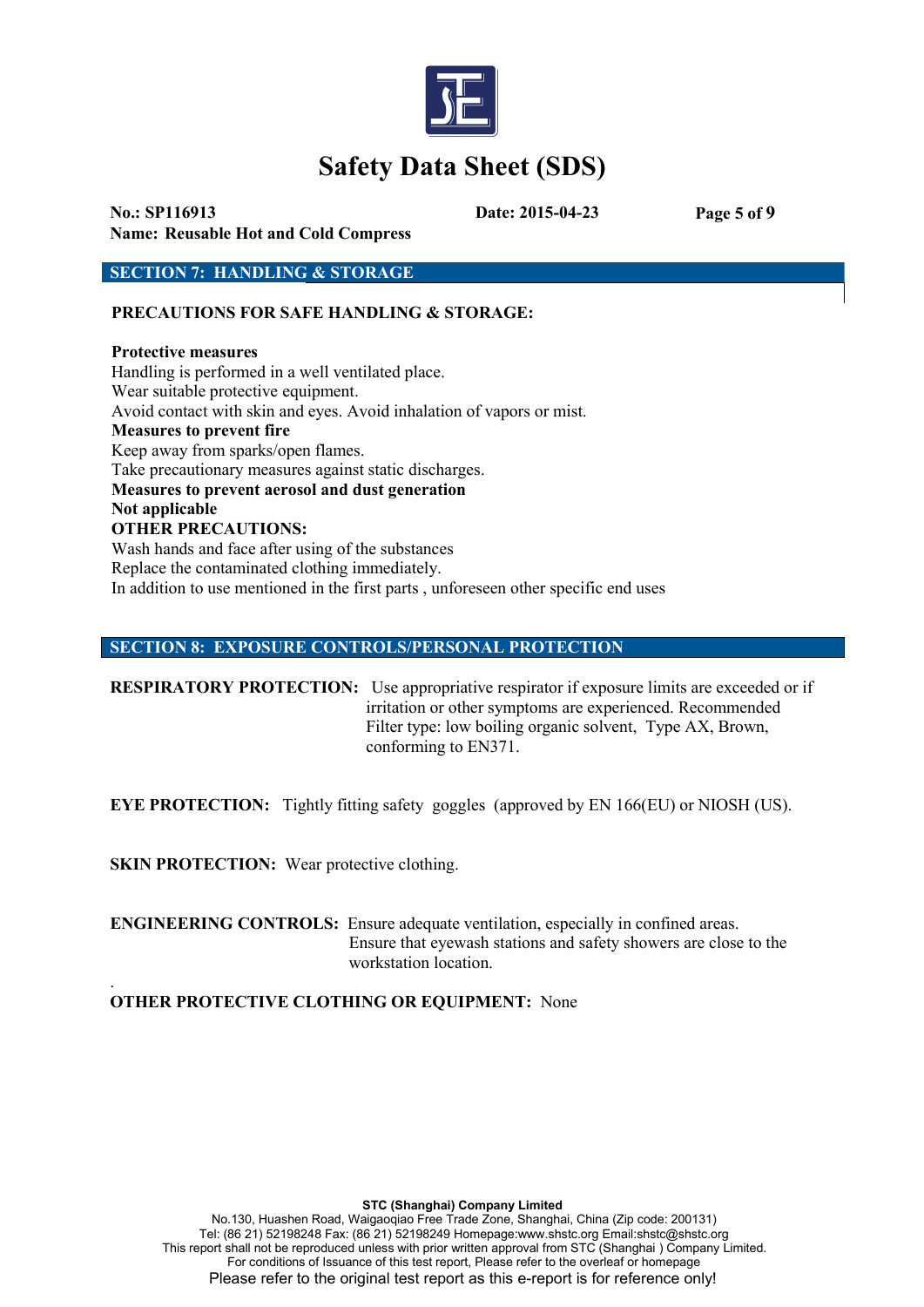

**No.: SP116913 Date: 2015-04-23 Page 6 of 9 Name: Reusable Hot and Cold Compress**

### **SECTION 9: PHYSICAL/CHEMICAL CHARACTERISTICS**

| pH:                                                                   | Not applicable           |  |  |
|-----------------------------------------------------------------------|--------------------------|--|--|
| <b>Boiling Point:</b>                                                 | No information available |  |  |
| <b>Freezing Point:</b>                                                | No information available |  |  |
| Specific Gravity ( $H_20 = 1$ ):                                      | No information available |  |  |
| <b>Vapor Pressure (mm Hg):</b>                                        | No information available |  |  |
| Vapor Density $(AIR = 1)$ :                                           | No information available |  |  |
| <b>Evaporation Rate (Butyl Acetate = 1):</b> No information available |                          |  |  |
| <b>Solubility in Water:</b>                                           | Soluble in water         |  |  |
| <b>Appearance and Odor:</b>                                           | Liquid                   |  |  |

**SECTION 10: STABILITY AND REACTIVITY**

**STABILITY:** Stable under proper operation and storage conditions

**CONDITIONS TO AVOID:** Meltsand decomposes when strongly heated

**INCOMPATIBILITY (MATERIAL TO AVOID):** Strong base , strong acid

**HAZARDOUS DECOMPOSITION OR BY-PRODUCTS:** Carbon monoxide

**HAZARDOUS POLYMERIZATION:** No polymerization

**SECTION 11: TOXICOLOGICAL INFORMATION**

**PRECAUTIONARY STATEMENTS:**If medical attention is required.Show this safety data sheet (SDS) to the doctor in attendance.

### **POTENTIAL HEALTH EFFECTS:**

INHALATION 4hrs LC50 rat:Expected 88mg/L EYE Slight eye irritation SKIN Very slight skin irritation. INGESTION LD50rat:2300mg/kg. TARGET ORGANS No information available.

**PRIMARY ROUTES OF EXPOSURE** Percutaneous、Inhalation

**POTENTIAL EFFECTS OF CHRONIC EXPOSURE** No information available.

| <b>IRRITATION/SENSITIZATION</b> | No information available.                                         |
|---------------------------------|-------------------------------------------------------------------|
| <b>TERATOGENICITY</b>           | Based on available data, the classification criteria are not met. |
| <b>MUTAGENICITY</b>             | Based on available data, the classification criteria are not met. |

**STC (Shanghai) Company Limited REPRODUCTIVE TOXICITY** Based on available data, the classification criteria are not met.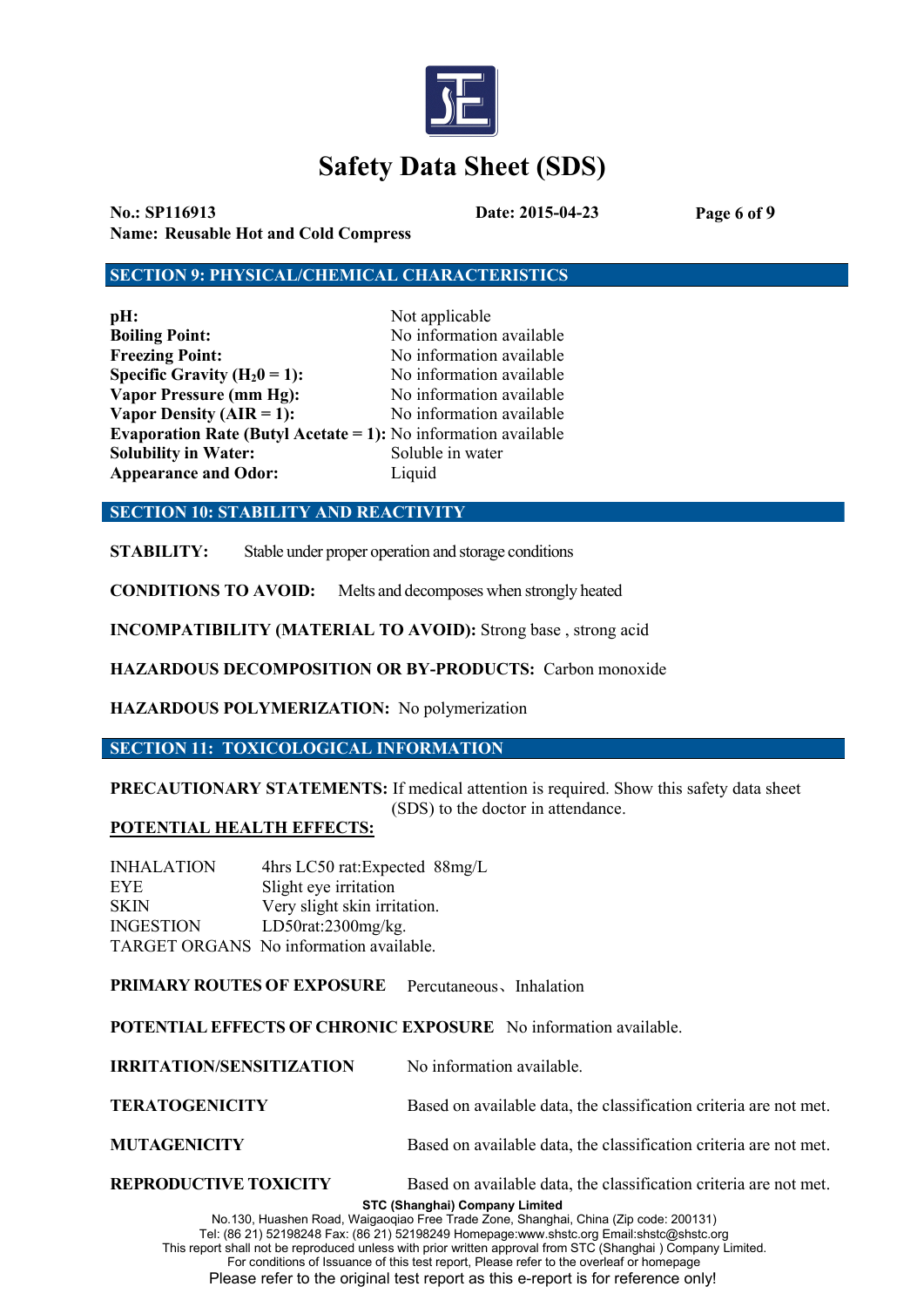

**No.: SP116913 Date: 2015-04-23 Page 7 of 9 Name: Reusable Hot and Cold Compress**

# **SECTION 12: ECOLOGICAL INFORMATION**

**ECOTOXICITY:** No information available.

**BIODEGRADABILITY:** No information available. **BIOACCUMULATION:** No information available. **MOBILITY:** No information available.

**OTHER ADVERSE EFFECTS:** Polymer does not meet the criteria for PBT and vPvB according to Regulation (EC) No 1907/2006, annex XIII.

#### **SECTION 13: DISPOSAL CONSIDERATIONS**

**WASTE DISPOSAL METHOD:** Before disposal should refer to the relevant national and local laws and regulation.

### **SECTION 14: TRANSPORT INFORMATION**

**UN NUMBER** DOT, ADR, IMDG, IATA: Not applicable **UN PROPER SHIPPING NAME** DOT: Not applicable

ADR: Not applicable IMDG, IATA: Not applicable

### **TRANSPORT HAZARD CLASS(ES)**

The product is not classified as dangerous according to DOT、ADR、IMDG、IATA HAZARD LABEL: Not applicable DOT CLASS : Not applicable LABEL: Not applicable ADR CLASS : Not applicable LABEL: Not applicable IMDG, IATA CLASS: Not applicable LABEL: Not applicable PACKING GROUP: Not applicable PACKING INSTRUCTION: Not applicable SPECIAL PROVISIONS: Not applicable IMDG LIMITED QUANTITY (LQ): Not applicable EXCEPTED QUANTITIES (EQ): Not applicable UN MODEL REGULATION:TDG (18th) ORM-D : Not applicable

#### **STC (Shanghai) Company Limited**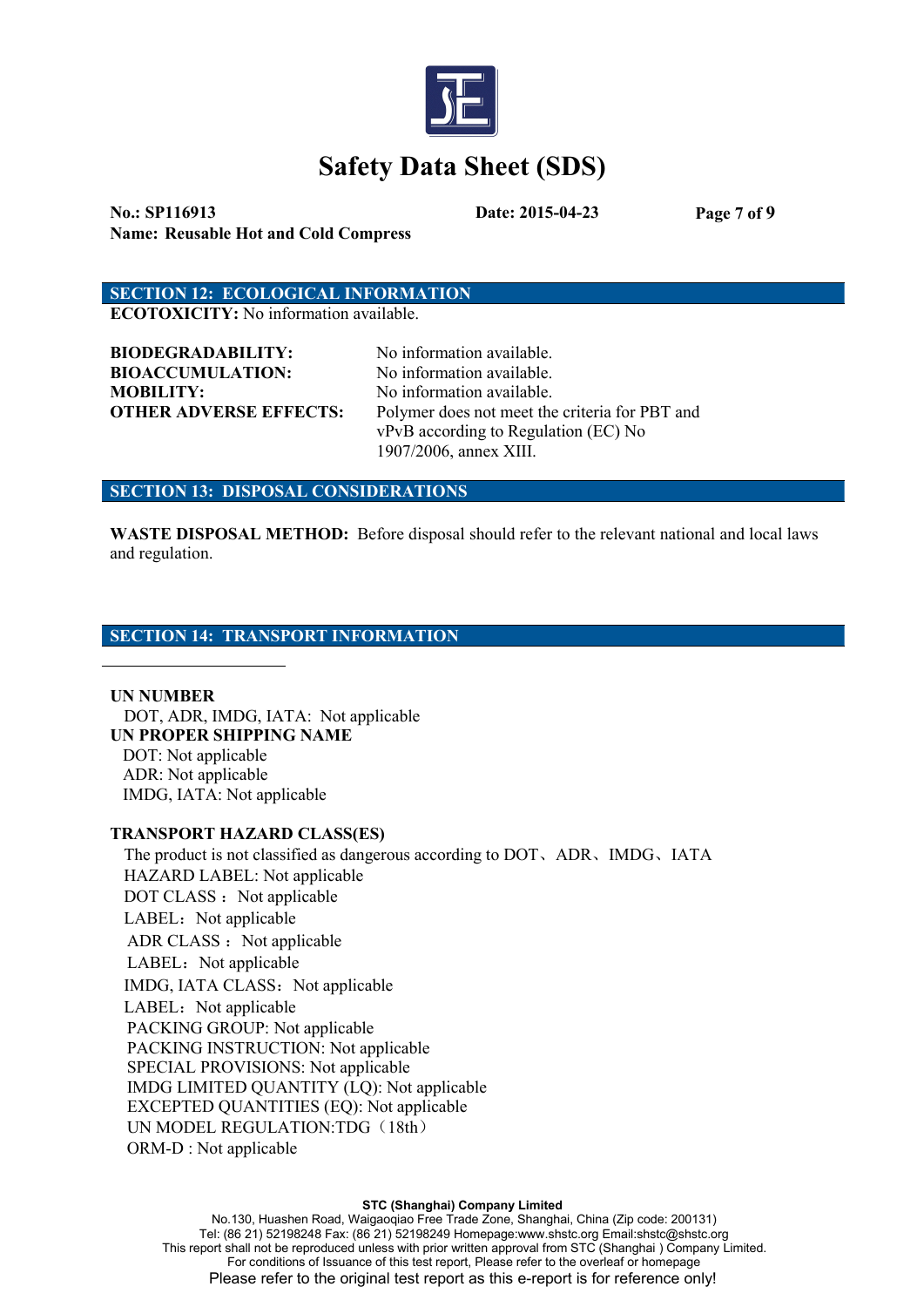

**No.: SP116913 Date: 2015-04-23 Page 8 of 9 Name: Reusable Hot and Cold Compress**

**SECTION 15: REGULATORY INFORMATION**

## **US FEDERAL REGULATIONS:**

TSCA (TOXIC SUBSTANCE CONTROL ACT): Not listed CERCLA/SARA - HAZARDOUS SUBSTANCES AND THEIR REPORTABLE QUANTITIES: Not listed 302 EXTREMELY HAZARDOUS SUBSTANCES EPCRA RQS: Not listed 302EXTREMELY HAZARDOUS SUBSTANCES TPQS: Not listed CERCLA/SARA - 313 - EMISSION REPORTING: Not listed

### **US STATE REGULATIONS:**

CALIFORNIA - 8 CCR SECTION 339 - DIRECTOR'S LIST OF HAZARDOUS SUBSTANCES: Not listed

## **INTERNATIONAL REGULATIONS:**

WATER HAZARD CLASS (GERMANY): Not listed

CANADA DOMESTIC SUBSTANCES LIST (DSL): Not listed WHMIS - INGREDIENT DISCLOSURE LIST: Not listed